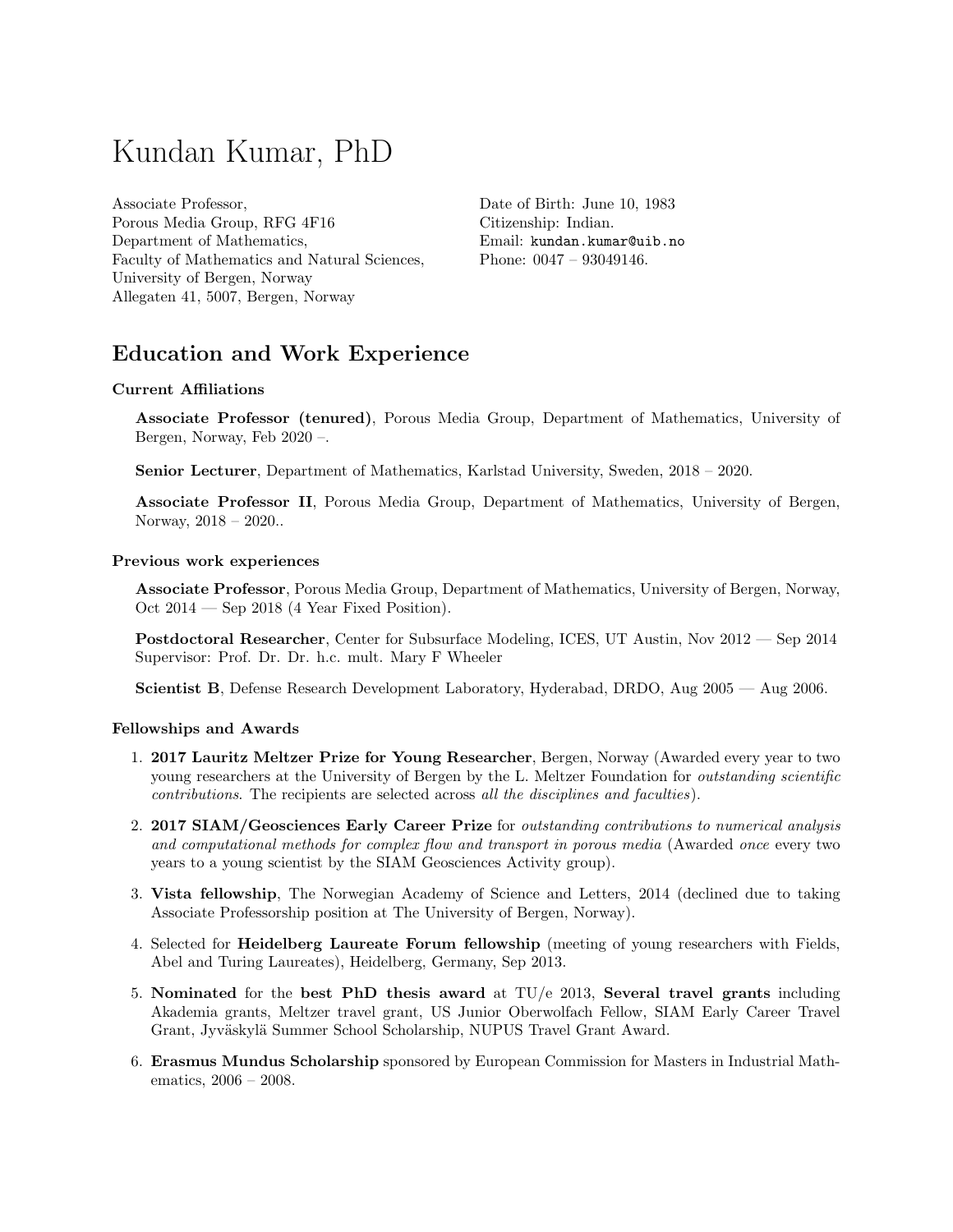7. Kesar Devi Scholarship by Kesar Devi Trust, Jawahar Gajree Scholarship by Jawahar Gajree Trust, IIT Delhi, 2003 – 05.

#### Education

PhD (cum laude<sup>\*</sup>) in Applied Mathematics, Eindhoven University of Technology, Sep 2012. Supervisors: Prof. Dr. Sorin Pop and Prof. Dr. Mark A Peletier

#### Thesis title: Upscaling of Reactive Flows

∗ cum laude is the highest possible grade for PhD in The Netherlands and is awarded to approximately 5 percent of the graduating PhD candidates.

M.Sc.<sup>\*</sup> (cum laude) in Industrial Mathematics, Eindhoven University of Technology, The Netherlands, 2008.

M.Sc.<sup>\*</sup> (sehr gut) in Technomathematik, specialisation in Partial Differential Equations, University of Kaiserslautern (TU), Germany, 2008.

Thesis title: On Computational Analysis of Multiphase Flow in a PEM Fuel Cell ITWM Fraunhofer, Kaiserslautern, Germany. Supervisor: Prof. Dr. Oleg Iliev.

∗ I have been enrolled in a double-degree MSc program between the two universities

B.Tech. in Mechanical Engineering, Indian Institute of Technology, Delhi, 2005.

#### Teaching Experience and Supervision

Karlstad University, Department of Mathematics

Lecturer for Ordinary Differential Equations, Fall 2018

Lecturer for Advanced Linear Algebra, Spring 2019

Lecturer for Complex Analysis and Transforms, Spring 2019

University of Bergen, Department of Mathematics

Lecturer for Finite Element Analysis, Fall 2015, Fall 2017

Lecturer for Computational Science II, Spring 2015, Spring 2016<sup>∗</sup> , Spring 2017, Spring 2018 Lecturer for Vector and Tensor Analysis, Fall 2016

<sup>∗</sup> The number of students doubled in the class, feedback score 4.6 on a scale of 5.

Teaching at Eindhoven University of Technology, The Netherlands

Instructor, Advanced Calculus 2008-09, 2009-10, 2010-11.

Instructor, Vector Calculus 2009-2010.

Course Assistant, Variational and Topological Methods in PDEs, 2010-11.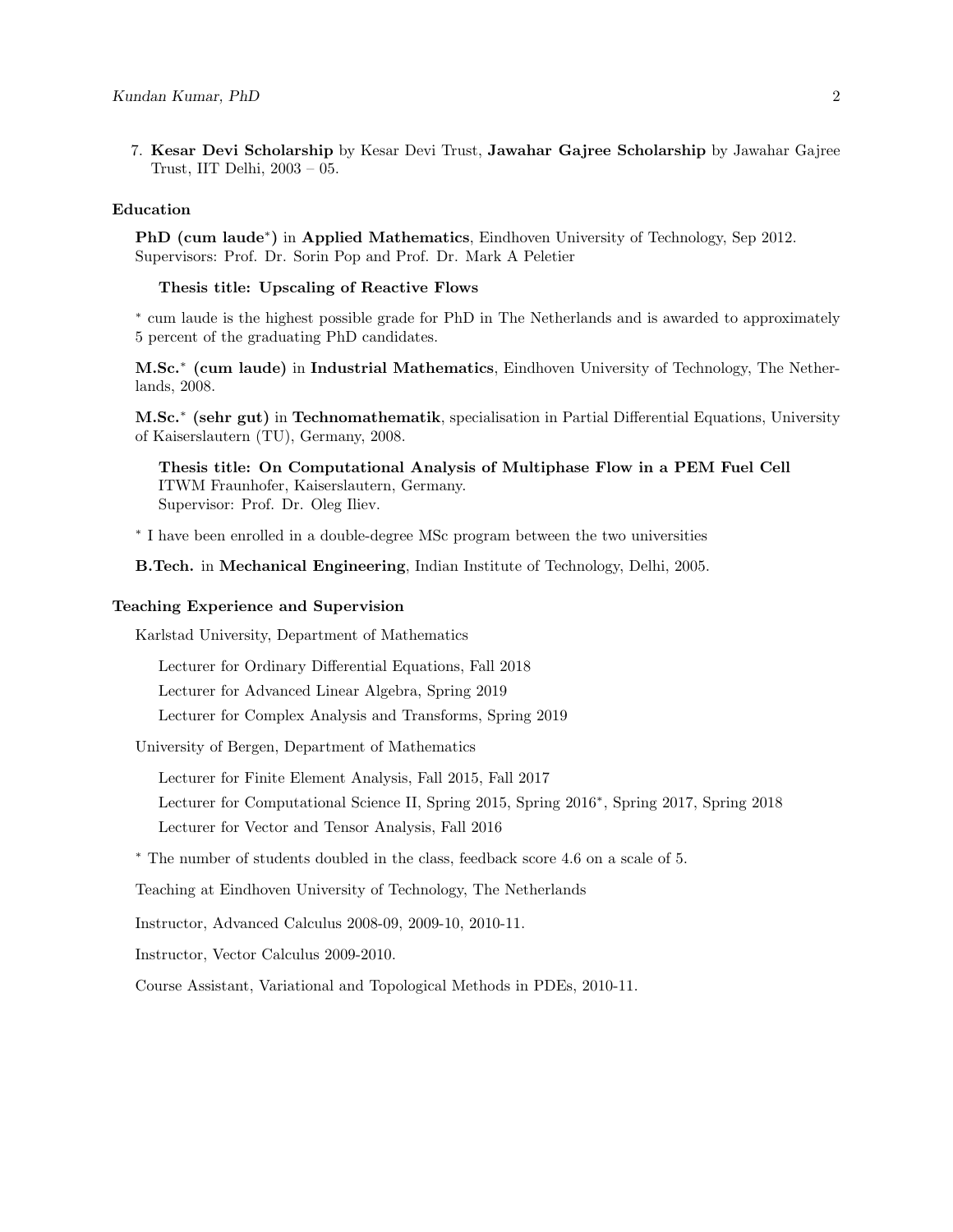#### Supervision: Master and PhD students

Currently (co-)supervising 6 PhD theses, 1 PhD as main, and have already supervised 5 masters theses and 1 Bachelor thesis.

#### PhD students: Graduated

- 1. Leonid Vassilev, thesis topic: Generalized Continuum Model for description of fluid transport in porous networks, Co-supervisor, with Jan Nordbotten and Florin Radu (main supervisor)
- 2. Manuel Borregales, thesis topic: Iterative solvers for coupled flow and geomechanics models, Cosupervisor, supervisor: Florin Radu
- 3. David L. Marban, Co-supervisor, thesis topic: Modeling and simulation for microbial enhanced oil recovery, Co-supervisor, supervisor: Florin Radu

#### PhD students: In Progress

- 1. Ingeborg Gjerde, thesis topic: Coupling free flow and porous media for non-isothermal processes for subsurface energy storage applications, Supervisor
- 2. Martin Dugstad, thesis topic: Upscaling of Pore Scale Processes for Polymer Enhanced Oil Recovery, Co-supervisor, Supervisor: Arne Skauge
- 3. Jakub Both, thesis topic: Solvers for coupled, non-linear, unsaturated flow and geomechanics models , Co-supervisor, supervisor: Florin Radu
- 4. Abay Kassa, thesis topic: Modeling and simulations for CO2-Hydrocarbon interactions for CO2 storage with enhanced recovery, Co-supervisor, supervisor: Sarah Gasda

#### Research Grants (in NOK, 1 Eur  $\approx 9.3$  NOK)

I have been involved as PI or co-PI in several grant proposals, totaling over 8 Million Eur. As co-PI, I have contributed in writing part of the proposals, responsible for some of the work packages, and as supervisor or co-supervisor for PhD students involved.

- 1. Project Manager and PI, Upscaling of Evolving Microstructures and its Applications, NRC-Daad collaboration with University of Erlangen, Germany (80k NOK).
- 2. Project Manager and PI, An extensive collaborative project on education, research and training with Russian Academy of Sciences, St Petersburg, Russia, SIU project, CPRU 2015/10040 (147k NOK).
- 3. Co-applicant (Project Manager for University of Bergen part, 6.3M NOK), EOR upscaling from lab to field, *Petromaks 2* (24M NOK).
- 4. Co-applicant, Thermo-Mechanical Subsurface Energy Storage, Toppforsk (25M NOK), Role: PhD supervisor, Work package leader.
- 5. Co-applicant, Efficient models for Microbially Induced CAlcite Precipitation as a seal for CO2 storage (MICAP), (8M NOK), Role: PhD co-supervisor, Work package leader.
- 6. Co-applicant, Improving microbial selective plugging technology through experimentally based modelling and simulation, *Petromaks 2* (9M NOK), Role: PhD co-supervisor.
- 7. Co-applicant, Fundamentals of CO2-Hydrocarbon Interactions for CO2 storage with enhanced recovery (EOR/EGR) in offshore reservoirs: modeling, numerical methods and upscaling (Project CHI), Klimaforsk (8M NOK), Role: PhD co-supervisor, Work package leader.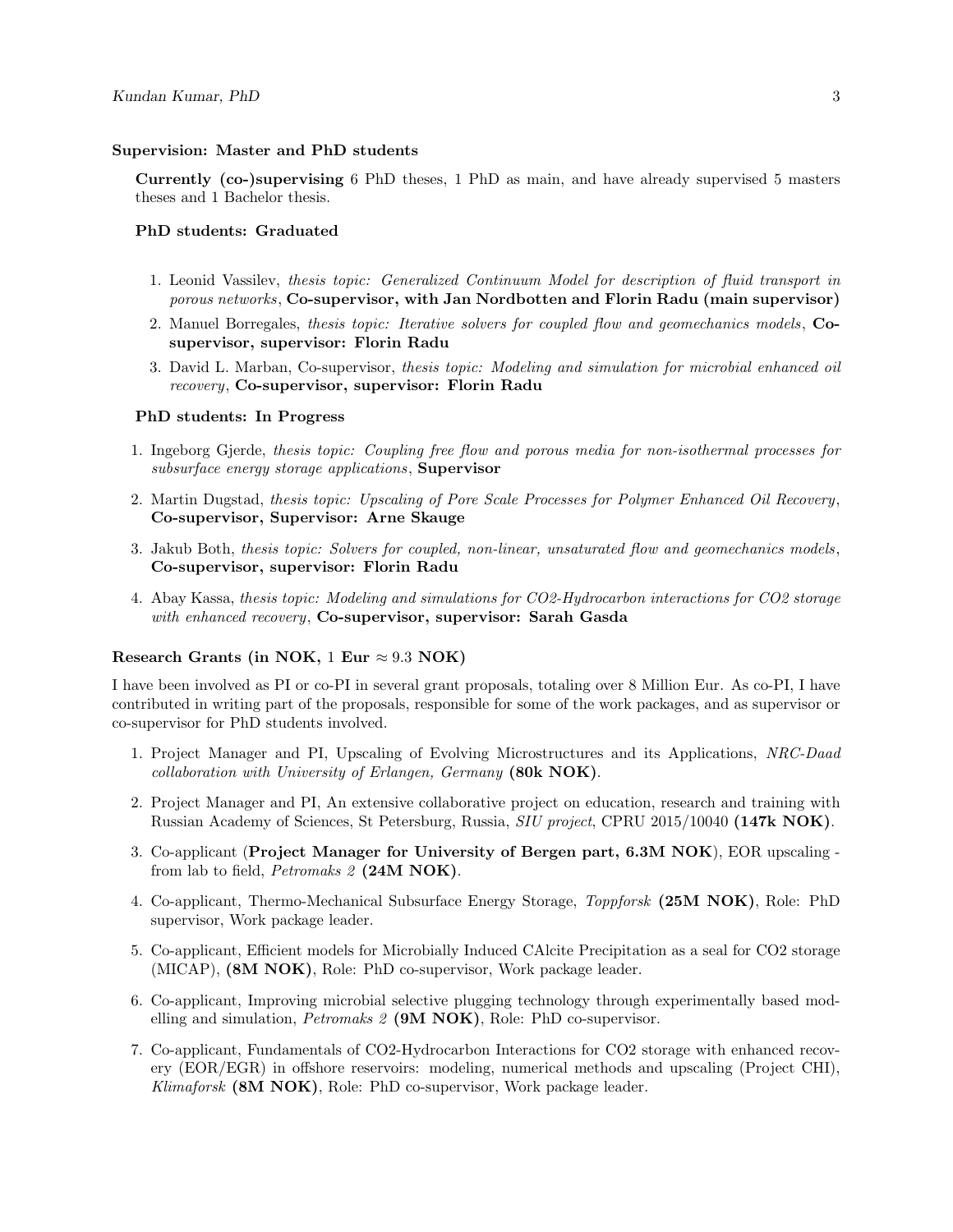- 8. Co-applicant, Efficient discretizations and fast solvers for poroelasticity, NRC-DAAD collaboration with Helmut-Schmidt-Universität, Germany  $(60k \text{ NOK})$ , Role: Collaborator.
- 9. Co-author, Experimentally based modelling of colloid transport in multiphase porous media (EPOCH), Statoil - Akademia Grant ( $\approx$  3400k NOK), Role: Collaborator.

### Research

My research interests are in developing upscaled models and computational tools for coupled multiphysics processes such as flow and transport in complex media involving multiple scales such as porous media. The reactive flow models lead to changes in the geometry at the pore scale modelled by a free boundary coupled with flow and transport equations. I have performed upscaling of such reactive processes and developed numerical methods for solving the upscaled models. I have also worked on advanced computational algorithms such as domain decomposition techniques for simulating multiphase flow and transport problems. In addition, I have been developing and analysing **iterative and multirate** algorithms for solving the coupled flow and geomechanics problems in complex media involving thin features such as fractures.

I have published more than 50 articles and proceedings. Many of my articles are in top journals including SIAM and IMA journals. I have also been editor of a book containing the proceedings of the ENUMATH conference 2017 that I was one of the main organisers. ENUMATH conference is one of the largest and top conferences in numerical and computational mathematics in Europe.

#### Editor

F. A. Radu, K. Kumar, I. Berre, J. Nordbotten, S. Pop, Numerical mathematics and advanced applications— ENUMATH 2017, Lect. Notes Comput. Sci. Eng., Springer (to appear).

#### Publications

No. of publications: In journals: 37, Submitted: 4, Book chapters/proceedings: 18

#### Submitted

- 1. I. Gjerde, K. Kumar, J. Nordbotten, A Mixed Approach to the Poisson Problem with Line Sources, Submitted to SIAM Journal on Numerical Analysis.
- 2. J. Both, K. Kumar, J. Nordbotten, F. A. Radu, The gradient flow structures of thermo-poro-viscoelastic processes in porous media. Submitted to Archive for Rational Mechanics and Analysis (also arXiv: arXiv:1907.03134), 2019.
- 3. M. Borregales, K. Kumar, J.M. Nordbotten, F. Radu, Iterative solvers for Biot model under small and large deformation, submitted to Computational Geosciences, 2019.
- 4. K. Kumar, S. Matculevich, J. Nordbotten, S. Repin, Guaranteed and computable bounds of approximation errors for the Biot problem, submitted to CAMWA.

#### Journal articles

- 5. D. Marban, K. Kumar, G. Bodtker, I. S. Pop, F. A. Radu, An upscaled model for permeable biofilm in a thin channel and tube, accepted in Transport in Porous Media https://doi.org/10.1007/s11242- 020-01381-5, 2020.
- 6. K. Kumar, F. List, I. S. Pop, F. A. Radu, Formal upscaling and numerical validation of fractured flow models for Richards' equation, accepted in **Journal of Computational Physics**.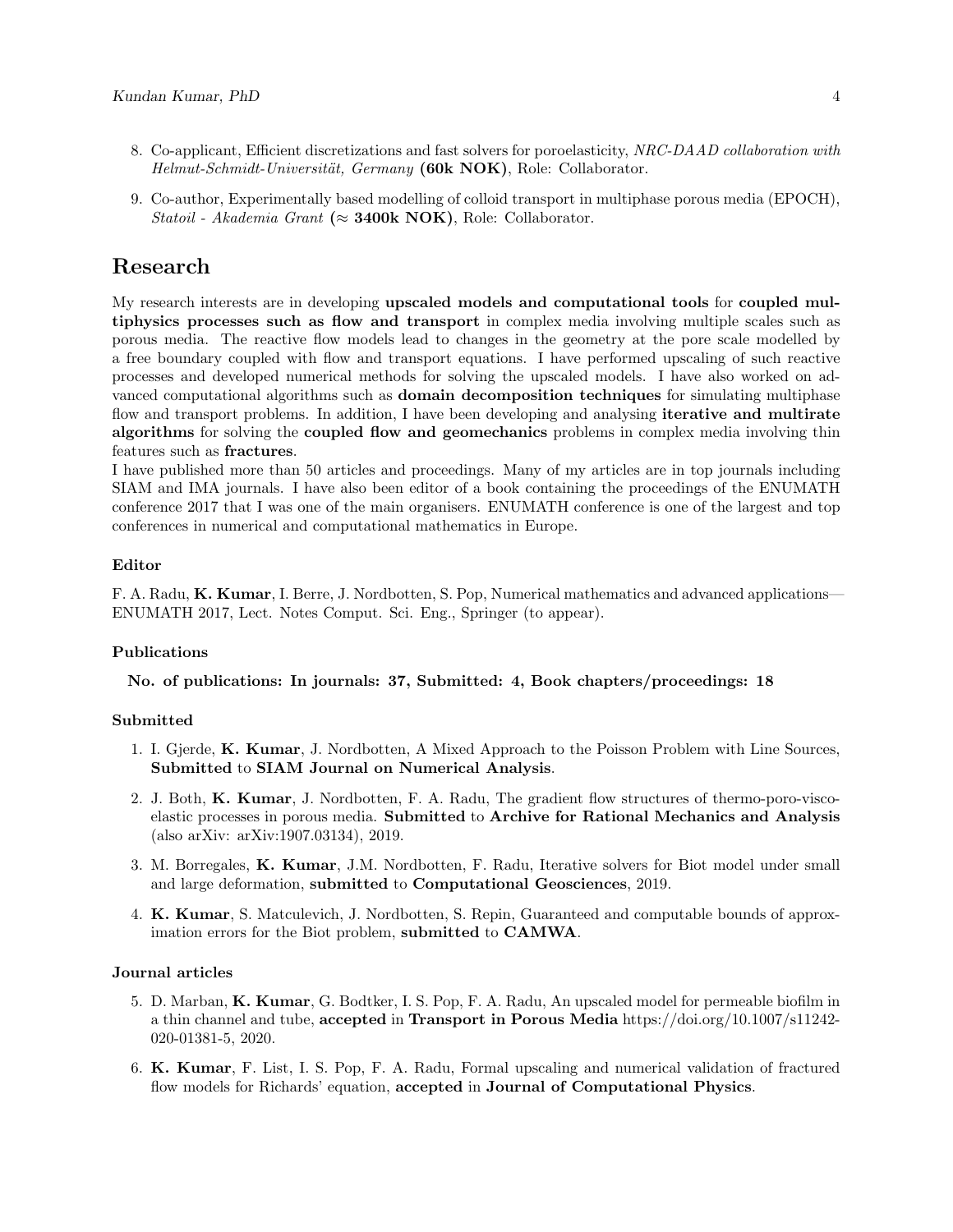- 7. R. Ye, K. Kumar, M. V. de Hoop, M. Campillo, A multi-rate iterative coupling scheme for dynamic ruptures and seismic waves generation in the self-gravitating Earth: the discontinuous Galerkin method, accepted in Journal of Computational Physics.
- 8. R. Ye, K. Kumar, M. V. de Hoop, Analysis of dynamic ruptures generating seismic waves in a self-gravitating planet: an iterative coupling scheme and well-posedness, accepted in Quarterly of Applied Mathematics (AMS Journal).
- 9. F. List, K. Kumar, I. S. Pop, F. A. Radu, Rigorous upscaling of unsaturated flow in fractured porous media, SIAM Journal on Mathematical Analysis, 52(1), 239–276, 2020.
- 10. I. Gjerde, K. Kumar, J. Nordbotten, A Singularity Removal Method for Coupled 1D-3D Flow Models, accepted in Computational Geosciences, 2019.
- 11. T. Almani, A. Manea, K. Kumar, A. Dogru, Convergence of the undrained split iterative scheme for coupling flow with geomechanics in heterogeneous poroelastic media, accepted in Computational Geosciences https://doi.org/10.1007/s10596-019-09860-5.
- 12. E. Storvik, J. Both, K. Kumar, J. Nordbotten, F. A. Radu, On the optimization of the fixed-stress splitting for Biot's equations, accepted in International Journal for Numerical Methods in Engineering https://doi.org/10.1002/nme.6130.
- 13. I. Gjerde, K. Kumar, J. Nordbotten, B. Wohlmuth, Splitting method for elliptic equations with line sources, accepted, ESAIM: Mathematical Modelling and Numerical Analysis, 53 (5), 1715–1739, 2019.
- 14. T. Almani, K. Kumar, M. F. Wheeler, Stability of multirate explicit coupling of geomechanics with flow in a poroelastic medium, **Computers & Mathematics with Applications**, 78  $(8)$ , 2019, 2682– 2699.
- 15. D. L. Marban, N. Liu, I. S. Pop, K. Kumar, P. Pettersson, G. Bodtker, T. Skauge, F. A. Radu, A pore-scale model for permeable biofilm: numerical simulations and laboratory experiments, Transport in Porous Media, 2019, 127 (3), 643–660.
- 16. M. A. Endo Kokubun, F. A. Radu, E. Keilegavlen, K. Kumar, K. Spildo, Transport of polymer particles in a oil-water flow in porous media: enhancing oil recovery, Transport in Porous Media, 2019, 126 (2), 501–519.
- 17. M. Borregales, F. Gaspar, K. Kumar, F. A. Radu, C. Rodrigo, A parallel-in-time fixed-stress splitting method for Biot's consolidation model. Computers & Mathematics with Applications, 77, 2019, 1466–1478.
- 18. J. Both, K. Kumar, J. M. Nordbotten, F. A. Radu, Anderson accelerated fixed-stress splitting schemes for consolidation of unsaturated porous media. Computers & Mathematics with Applications, 77, 2019, 1479–1502.
- 19. M. Borregales, F. Radu, K. Kumar, J.M. Nordbotten, Robust iterative schemes for non-linear poromechanics, Computational Geosciences, 22 (4), 1021–1038.
- 20. V. Girault, M. F. Wheeler, K. Kumar, G. Singh, Mixed formulation of a linearized lubrication fracture model in a poro-elastic medium, Springer-ECCOMAS series Computational Methods in Applied Sciences, 171–219, 47, Springer, Cham.
- 21. C. Bringedal, K. Kumar, Effective behavior near clogging in upscaled equations for non-isothermal reactive porous media flow, Transport in Porous Media, 120(3), 2017, 553–577.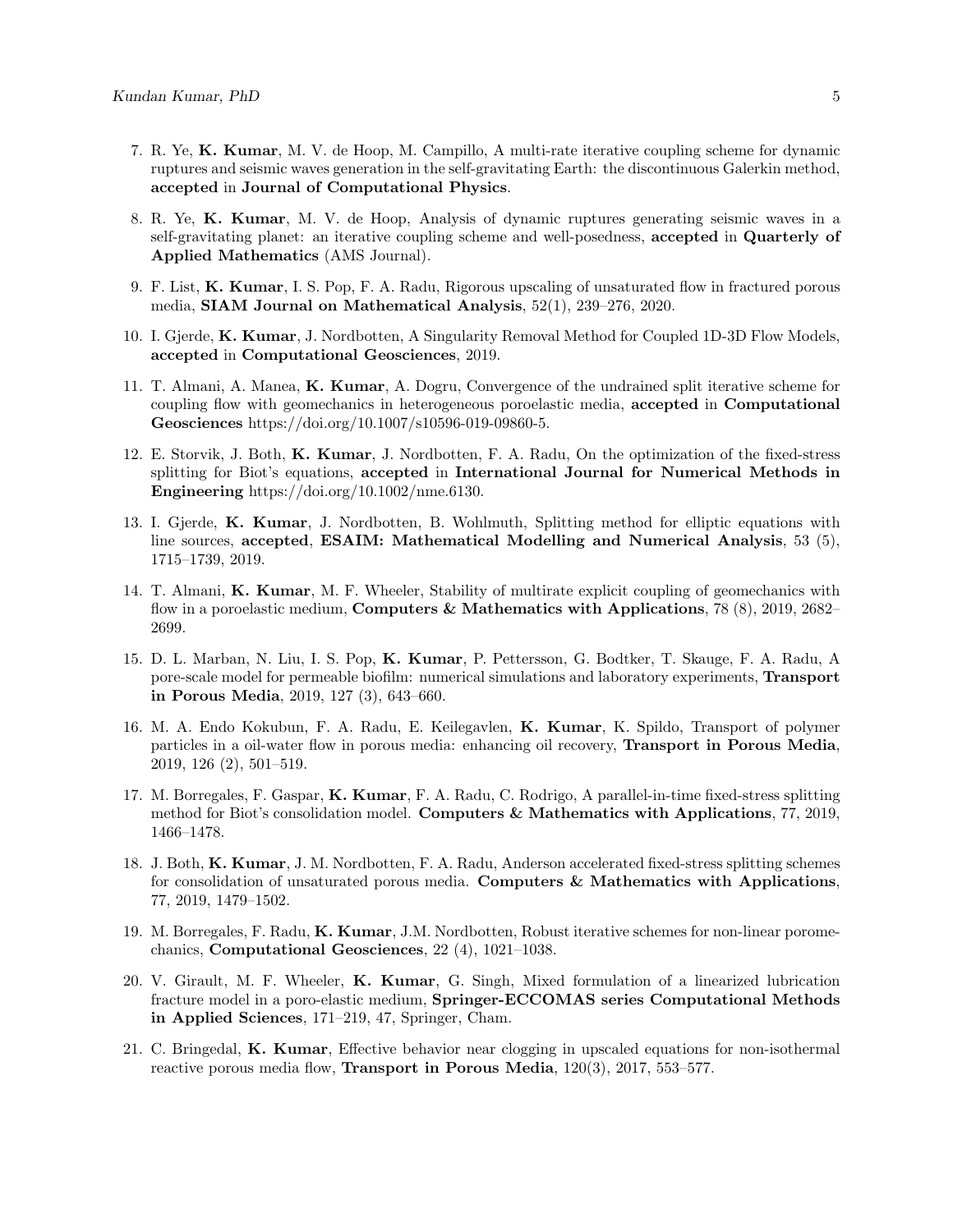- 22. L. Vassiliev, K. Kumar, F. Radu, and J.M. Nordbotten, On the properties of the parameter space of generalized continuum transport model for description of fluid flow in porous networks. Transport in Porous Media, 119(3), 2017, 673–688.
- 23. A. Salama, M. F. El-Amin, K. Kumar, S. Sun, Flow and transport in tight and shale formations: A review. Geofluids, 2017, 4251209.
- 24. T. Almani, K. Kumar, M. F. Wheeler, Convergence and Error Analysis of Fully Discrete Iterative Coupling Schemes for Coupling Flow with Geomechanics, Computational Geosciences, 21, 5–6, 2017, 1157–1172.
- 25. F. Radu, K. Kumar, J.M. Nordbotten, I.S. Pop, A convergent mass conservative numerical scheme based on mixed finite elements for two-phase flow in porous media, IMA Journal of Numerical Analysis, 2017, doi: 10.1093/imanum/drx032.
- 26. J. Both, M. Borregales, K. Kumar, J. M. Nordbotten, F. A. Radu, Optimal iterative coupling for Biot's equations, Applied Mathematics Letters, 68, 2017, 101–108.
- 27. K. Kumar, I. S. Pop, M. Neuss-Radu, Homogenization of a pore scale model for precipitation and dissolution in porous media, IMA Journal of Applied Mathematics, 2016, 81, 1–21.
- 28. T. Almani, K. Kumar, A. Dogru, G. Singh, M. F. Wheeler, Convergence Analysis of Multirate Fixed-Stress Split Iterative Schemes for Coupling Flow with Geomechanics, Computer Methods for Applied Mechanics and Engineering, 311, 2016, 180–207.
- 29. K. Kumar, V. Girault, M. F. Wheeler, Convergence of iterative coupling of geomechanics with flow in a fractured poroelastic medium, Computational Geosciences, 2016, 20, 997–1011.
- 30. I. S. Pop, J. Bogers, K. Kumar, Analysis and upscaling of a reactive transport model in fractured porous media involving nonlinear transmission condition, Vietnam Journal of Mathematics, invited paper in honour of Willi Jäger,  $2016$ ,  $45$ ,  $77-102$ .
- 31. F. A. Radu, J.M. Nordbotten, I. S. Pop, K. Kumar, A robust linearization scheme for finite volume based discretizations for simulation of two-phase flow in porous media, Journal of Computational and Applied Mathematics, 2015, 289, 134–141.
- 32. B. Ganis, K. Kumar, G. Pencheva, M. F. Wheeler, I. Yotov, A Global Jacobian Method for mortar discretizations of a fully-implicit two-phase flow model," SIAM Multiscale Modeling and Simulation, 2014, 12-4, 1401–1423.
- 33. K. Kumar, M. van Helvoort, I. S. Pop, Rigorous upscaling of rough boundaries for reactive flows, Journal of Applied Mathematics and Mechanics(ZAMM), 2014, 94, 624–644.
- 34. K. Kumar, I. S. Pop, F. A. Radu, Convergence analysis for a conformal discretization of a model for precipitation and dissolution in porous media, Numerische Mathematik, 2014, 127, 715–749.
- 35. K. Kumar, M. Pisarenco, M. Rudnaya, V. Savcenco, A note on analysis and numerics of algae growth, Nonlinear analysis: Real world applications, 2014, 15, 392–403.
- 36. K. Kumar, T. L. van Noorden, I. S. Pop, Upscaling of reactive flows in domains with moving oscillating boundaries, Discrete and Continuous Dynamical Systems, Series S, 2014, 7(1), 95–111.
- 37. K. Kumar, T. Wick, M. F. Wheeler, Reactive flow in a thin channel and reaction-induced boundary movement in a monolithic ALE framework, **SIAM Journal on Scientific Computing**, 2013, 6, B1235–B1266.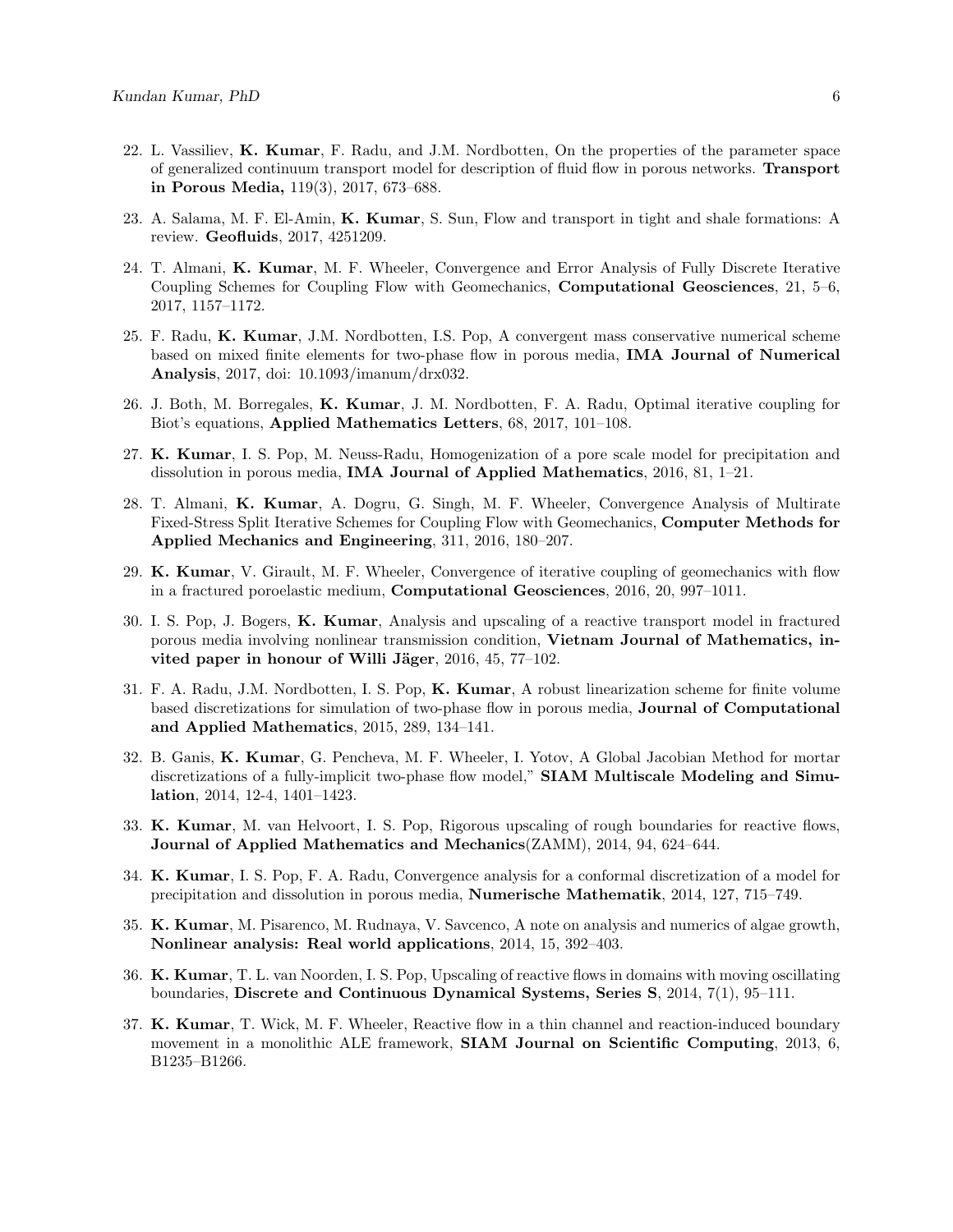- 38. K. Kumar, I. S. Pop, F. A. Radu, Convergence analysis of mixed numerical schemes for reactive flow in a porous medium, SIAM Journal on Numerical Analysis, 2013, 51(4), 2283–2308.
- 39. J. Bogers, K. Kumar, P. H. L Notten, J. F. M Oudenhoven, I. S. Pop, A multiscale domain decomposition approach for chemical vapor deposition, Journal of Computational and Applied Mathematics, 2013, 246, 65–73.
- 40. K. Kumar, T. L. van Noorden, I. S. Pop, Effective dispersion equations for reactive flows involving free boundaries at the microscale, SIAM Multiscale Modeling and Simulation, 2011, 9(1), 29–58.
- 41. K. Kumar, M. Pisarenco, M. Rudnaya, V. Savacenco, S. Srivastava, Reconstruction of 3D morphology from optical sectioning of biological objects, Mathematics-in-Industry Case Studies, 2011, 3, 19– 36.

#### Book chapters and conference proceeding

- 42. T. Almani, A. Manea, K. Kumar, Convergence And Error Analysis Of The Undrained-Split Iterative Coupling Scheme In Heterogeneous Poro-Elastic Media, ECMOR XVI-16th European Conference on the Mathematics of Oil Recovery, 2018, DOI: 10.3997/2214-4609.201802261.
- 43. I. Gjerde, K. Kumar, J. Nordbotten, Well modelling by means of coupled 1d-3d flow models, EC-MOR XVI-16th European Conference on the Mathematics of Oil Recovery, 2018, DOI: 10.3997/2214-4609.201802117.
- 44. T. Almani, K. Kumar, M. F. Wheeler, The Global Inexact Newton Method as a Nonlinear Solver Framework in Multirate Iteratively Coupled Flow and Geomechanics Problems, GEO Conference Proceedings, 2018.
- 45. J. Both, K. Kumar, J. M. Nordbotten, I. S. Pop, F. A. Radu, Linear iterative schemes for doubly degenerate parabolic equations, Numerical Mathematics and Advanced Applications, Proceedings of the ENUMATH 2017, accepted.
- 46. D. Marban, K. Kumar, I. S. Pop, F. A. Radu, Numerical simulation of biofilm formation in a microchannel, Numerical Mathematics and Advanced Applications, Proceedings of the ENU-MATH 2017, accepted.
- 47. J. Both, K. Kumar, J. M. Nordbotten, F. A. Radu, Iterative Methods for Coupled Flow and Geomechanics in Unsaturated Porous Media, Proceedings on Sixth Biot Conference on Poromechanics July 2017, Paris, France. <https://doi.org/10.1061/9780784480779.050>.
- 48. T. Almani, K. Kumar, M. F. Wheeler, Error Analysis for Multirate Schemes in Porous Media, ECMOR Conference Proceeding, In ECMOR XV. 15th European Conference on the Mathematics of Oil Recovery, Amsterdam, 2016.
- 49. T. Almani, A. Dogru, K. Kumar, G. Singh, M. F. Wheeler, Convergence of multirate iterative coupling of geomechanics with flow in a poroelastic medium, Saudi Aramco Journal of Technology, Spring 2016.
- 50. T. Almani, K. Kumar, G. Singh, M. F. Wheeler, Multirate undrained splitting for coupled flow and geomechanics in porous media, Numerical Mathematics and Advanced Applications, Proceedings of the ENUMATH 2015, 431–440.
- 51. G. Singh, T. Wick, M.F. Wheeler, G. Pencheva, K. Kumar; Coupled Flow and Geomechanics Modeling for Fractured Poroelastic Reservoirs, SPE Hydraulic Fracturing Technology Conference, 2015.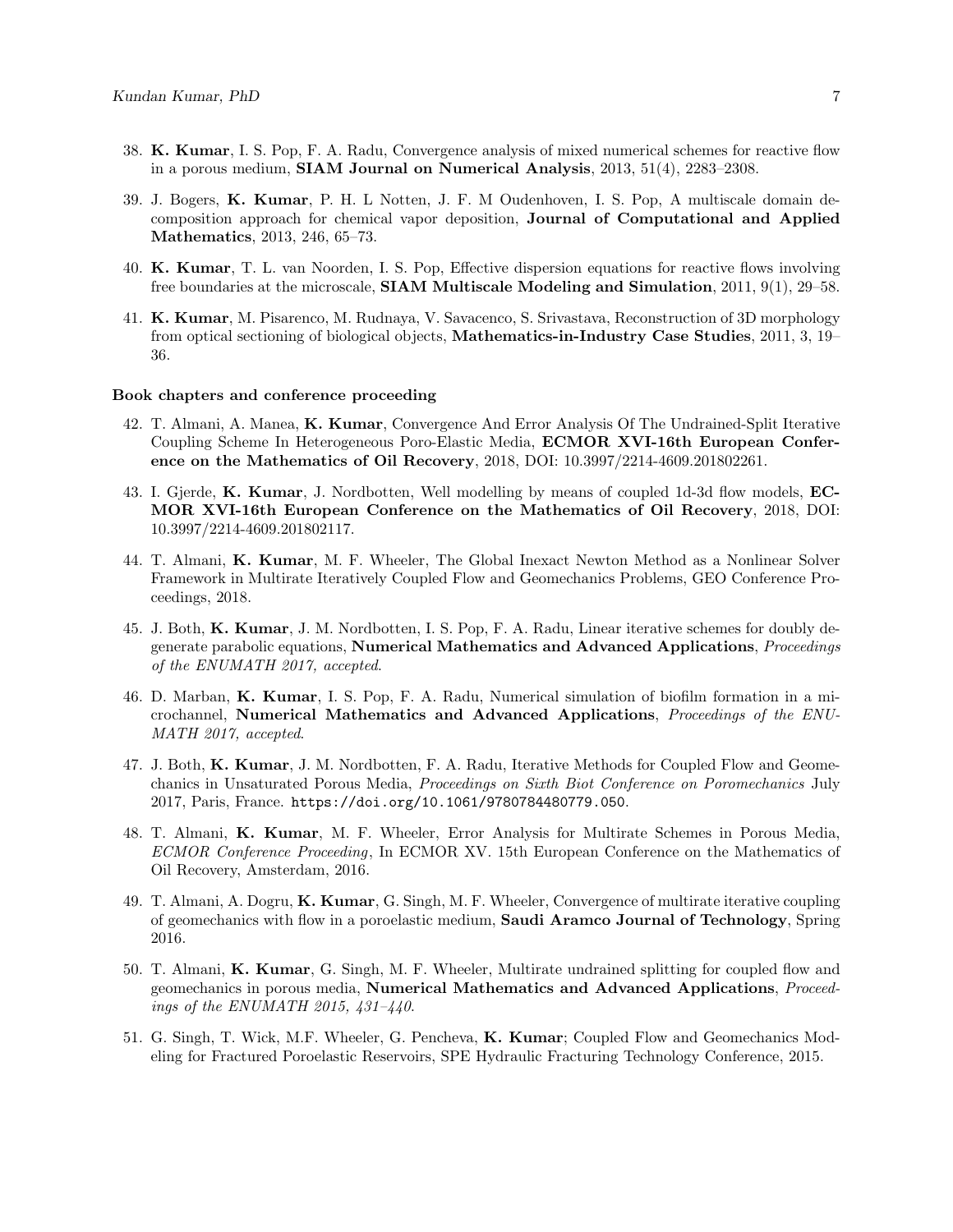- 52. N. Sepasian, K. Kumar, M. Breeuwer, A geometrical approach to find corresponding patches in 3D medical surfaces, Lecture Notes in Computer Science, 2015, 9370, 217–219.
- 53. B. Ganis, K. Kumar, G. Pencheva, M.F. Wheeler, I. Yotov, A multiscale mortar method and twostage preconditioner for multiphase flow using a global Jacobian approach, SPE Large Scale Computing and Big Data Challenges in Reservoir Simulation Conference, 2014, SPE 172990-MS.
- 54. K. Kumar, V. Girault, T. Almani, M. F. Wheeler, Convergence of iterative schemes for coupled flow and geomechanics in a fractured reservoir, Oberwolfach workshop on Reactive Flows in Deformable Complex Media, Oberwolfach Report, 2014.
- 55. K. Kumar, T. van Noorden, M. F. Wheeler, T. Wick, An ALE-based method for reaction-induced boundary movement towards clogging, Numerical Mathematics and Advanced Applications, Proceedings of the ENUMATH 2013, A. Abdulle, S. Deparis, D. Kressner, F. Nobile, M. Picasso (Eds.), Springer-Verlag Heidelberg, 2014, 633–641.
- 56. K. Kumar, I. S. Pop, F. A. Radu, Numerical analysis for an upscaled model for dissolution and precipitation in porous media, Numerical Mathematics and Advanced Applications, Proceedings of the ENUMATH 2011, A. Cangiani, R.L. Davidchack, E. Georgoulis, A.N. Gorban, J. Levesley, M.V. Tretyakov (Eds.), Springer-Verlag Heidelberg, 2013, 703–711.
- 57. N. Bansal, et al., Optimization of lifetime in sensor networks, Proceedings of the 84th European Study Group Mathematics with Industry, Eindhoven, The Netherlands, Jan 2012.
- 58. A. Thornton et al. Modeling and optimization of algae growth, Proceedings of the 72nd European Study Group Mathematics with Industry, Amsterdam, The Netherlands, Jan 2010.
- 59. F. van Beckum, J. B. van den Berg, S. Boettcher, M. de Gee, K. Kumar, J. van Opheusden, Stiffening while drying, Proceedings of the 67<sup>th</sup> European Study Group Mathematics with Industry. Wageningen, The Netherlands, Jan 2009.

#### Preprints

- 60. T. Almani, K. Kumar, M. F. Wheeler, Multirate Undrained Splitting for Coupled Flow and Geomechanics in Porous Media, ICES Report 16-13, The Institute for Computational Engineering and Sciences, The University of Texas at Austin, May 2016.
- 61. T. Almani, K. Kumar, G. Singh, M. F. Wheeler, Stability of Multirate Explicit Coupling of Geomechanics with Flow in a Poroelastic Medium, ICES Report 16-12, The Institute for Computational Engineering and Sciences, The University of Texas at Austin, May 2016.

#### Collaborations

My main external collaborations are with University of Bergen (F. Radu, J. Nordbotten), Center for Integrated Petroleum Research, Bergen, Norway (S. Gasda, A. Skauge), Hasselt University, Belgium (I. S. Pop), University of Texas at Austin, USA (M. F. Wheeler, T. Arbogast), University of Pittsburgh, USA (I. Yotov), University of Erlangen-Nurmberg, Germany (N. Ray, R. Schulz, P. Knabner), Heidelberg University, Germany (W. Jaeger), University of Zaragoza, Spain (F. Gaspar, C. Rodrigo), and University of Jyväskylä, Finland (S. Repin). From Industrial side, my collaborators are T. Almani (Saudi Aramco) and T. L van Noorden (COMSOL BV, The Netherlands).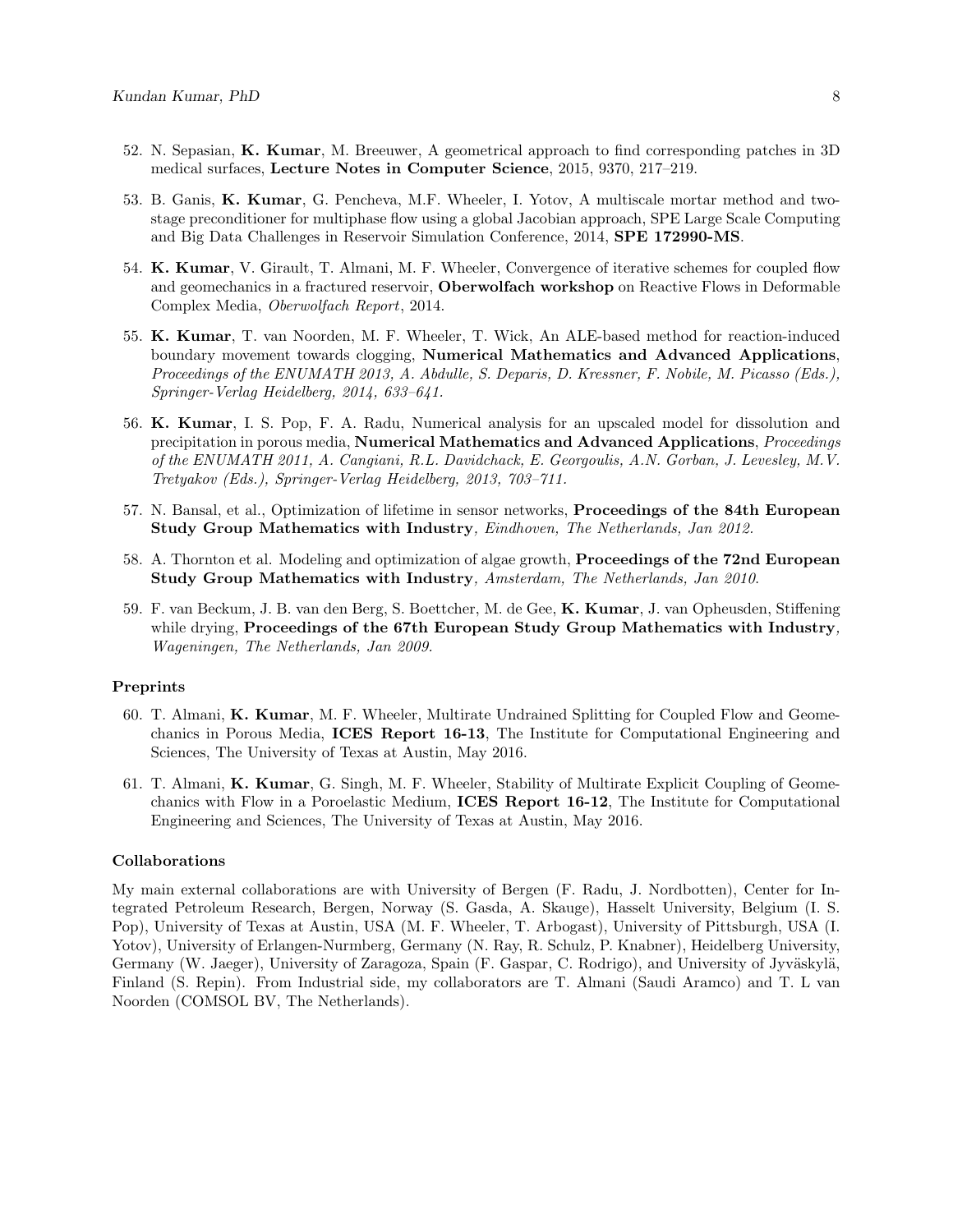#### Selected Talks at International Conferences and Seminars

I have given more than 40 talks at conferences and workshops. I have given more than 15 departmental seminars/colloquia at several universities around the world including Heidelberg, Kaiserslautern, Pittsburgh, New Delhi, Cambridge, Nottingham, Heriot-Watt, Eindhoven, Austin, IIT Mumbai, TIFR Bangalore, IISc Bangalore, IIT Patna, KTH Stockholm, and Stuttgart. Some selected talks are:

- 1. Plenary prize lecture in SIAM Geosciences 2017, Erlangen, Germany.
- 2. Solution strategies for coupled flow and geomechanics in porous media, Shell Rijsvijk, The Netherlands, Mar 2018.
- 3. Coupled problems in porous media, Indian Institute of Technology, Patna, Feb 2017.
- 4. Splitting methods for coupled flow and geomechanics problems, University of Nottingham, Nottingham, April 2016.
- 5. Iterative methods for coupled flow and geomechanics, Isaac Newton Institute of Mathematical Sciences, Cambridge, April 2016.
- 6. Mixed method for a reactive flow model involving precipitation-dissolution processes, European Numerical Mathematics and Advanced Applications, Enumath, Sep 14–18, 2015, Ankara.
- 7. Homogenization of a precipitation-dissolution model in a porous medium, SIAM Conference on Control and its Applications, Jul 8–10, 2015, Paris, France.
- 8. Multirate methods for coupled flow and geomechanics for a fractured poroelastic medium, 7th International Conference on Porous Media, Interpore, May 18–22, 2015, Padova, Italy.
- 9. Iterative method for coupled flow and geomechanics for a fractured poroelastic medium, Workshop on Reactive Flows in Deformable, Complex Media, Sept. 21-27, 2014, Oberwolfach, Germany.
- 10. Coupled flow and geomechanics for a fractured poreolastic medium, SPE Large Scale Computing and Big Data Challenges in Reservoir Simulation Conference and Exhibition, September 15-17, 2014, Istanbul, Turkey.

## Professional Activities

Served in 2 Masters thesis defence committees, 3 PhD defence committees including one at University of Texas at Austin and at Technical University of Munich, 2 PhD defence lecture committees.

#### Organizer: Conferences

- 1. Member, Scientific Committee, ENUMATH Conference 2019, Egmond aan Zee, The Netherlands.
- 2. Member, International Scientific Committee, fifth ECCOMAS Young Investigators Conference (YIC 2019), Barcelona (Spain).
- 3. Local organizing committee, Enumath Conference, Sep 2017, Bergen (with P. Bjørstad, I. Berre, H. Dahle, H. Munthe-Kaas, and F. Radu).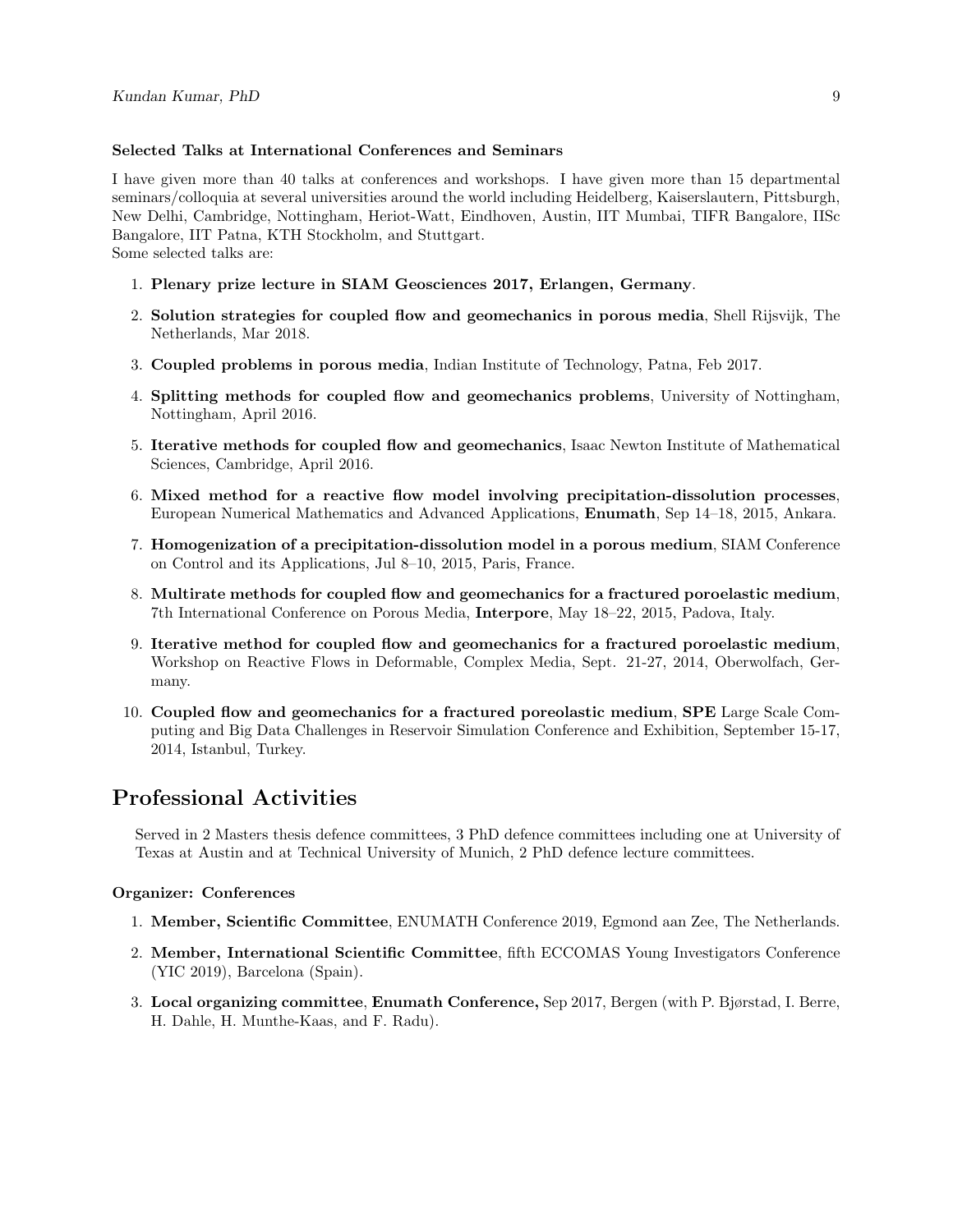#### Organizer: Workshops

- 1. Interpore Kick-off workshop on Porous media research in Norway; Theory, experiments, models, and applications, Sep 23, 2016, Bergen (with Sarah Gasda).
- 2. Workshop on A posteriori error estimates for poroelasticity, 7–9 Mar, 2016, Bergen, Norway (with Florin Radu and Sergey Repin).
- 3. Workshop on Flow in Deformable Porous Media, Nov 23–25, 2015, Zaragoza, Spain (with Florin Radu, Francisco Gaspar, and Carmen Rodrigo).
- 4. Workshop on Robust discretizations for elasticity and poroelasticity, 16–18 Feb, 2015, Finse, Norway (with Mats Larson and Jan Nordbotten).

#### Organizer: Minisymposia

- 1. Minisymposium on Pore scale formulations and upscaling of reactive transport problems in porous media, 10th International Conference on Porous Media, Interpore, 14–17 May, 2018, New Orleans, USA (with Carina Bringedal and Jyoti Phirani).
- 2. Minisymposium on Limit Processes in Porous Media, SIAM Geosciences, 11 Sep 14 Sep, 2017, Erlangen, Germany.
- 3. Minisymposium on Robust techniques for the simulation of poromechanics Interpore, 8 May – 11 May, 2017, Rotterdam, The Netherlands (with Florin Radu).
- 4. Minisymposium on Advanced Discretization Methods for Multiphase Flows, Interpore, 9 May– 12 May, 2016, Cincinnati, Ohio, USA (with Gergina Pencheva and Mary F Wheeler).
- 5. Minisymposium on Recent developments in mixed and DG methods, ENUMATH, 14–18 Sep, 2015, Ankara, Turkey (with Markus Bause).
- 6. Minisymposium on Advanced Discretization Methods for Complex Multiphysics Applications in Porous Media, SIAM Geosciences, 29 June– 2 July, 2015, Stanford, USA (with Gergina Pencheva and Mary F Wheeler).
- 7. Minisymposium on Fractured Porous Media: Deformation and Crack Development, SIAM Geosciences, 29 June–2nd July, 2015, Stanford, USA (with Inga Berre).
- 8. Minisymposium on Computational challenges in simulating reactive flows in deformable porous media, 7th International Conference on Porous Media, Interpore, 18–21 May 2015, Padova, Italy (with Florin Radu and Sorin Pop).
- 9. Minisymposium on Reactive flow, geomechanics and compositional models in porous media, 6th International Conference on Porous Media, Interpore, 27–30 May 2014, Milwaukee, USA (with B. Ganis, G. Pencheva, T. Wick, and M. F. Wheeler).
- 10. Minisymposium on Multiscale methods for multiphase flows, 6th International Conference on Porous Media, Interpore, 27–30 May 2014, Milwaukee, USA (with B. Ganis, G. Pencheva, and M. F. Wheeler).